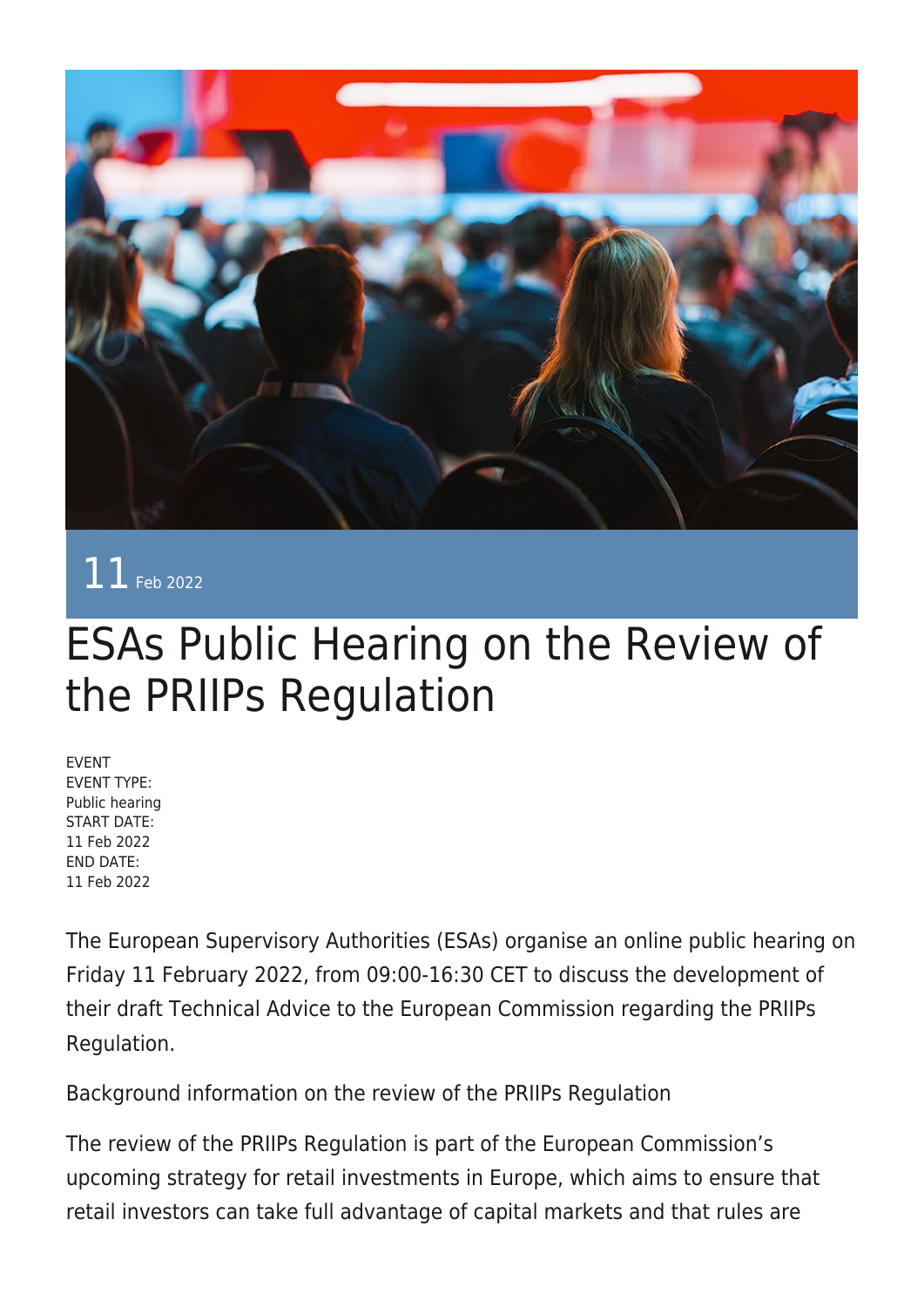coherent across legal instruments.

Taking into account Article 33 of the PRIIPs Regulation, the European Commission asked the ESAs in a [Call for Advice](https://www.eiopa.europa.eu/document-library/call-advice/call-advice-joint-committee-of-european-supervisory-authorities) in July 2021 to provide advice on various elements of the PRIIPs Regulation and to deliver their advice by 30 April 2022.

In order to gather input and views of external stakeholders the ESAs launched a [Call for Evidence](https://www.eiopa.europa.eu/media/news/esas-invite-stakeholders-input-priips-review) between October and December 2021. In this call, feedback was requested on the following topics:

- General survey on the use of the KID
- General survey on the operation of the comprehension alert
- Survey on the practical application of the rules
- Use of digital media
- Scope of the PRIIPs Regulation
- Differentiation between different types of PRIIPs
- Complexity and readability of the KID
- Performance scenarios and past performance
- PRIIPs offering a range of options for investment (Multi-Option Products ("MOPs"))
- Alignment between the information on costs in the PRIIPs KID and other disclosures

## What is on the agenda?

During the public hearing the ESAs will present their preliminary views in relation to the feedback provided during the call for evidence and the areas to be addressed in the ESAs' final advice.

Who can attend?

Any one interested in this topic can attend the public hearing.

It will be particularly of interest to financial market participants, their representative associations, investor representatives or consumer bodies, and consultants or academics and representatives from the EU and national institutions.

Registrations are closed

If you need further assistance, please send an email to [training&events@eiopa.europa.eu](mailto:training&events@eiopa.europa.eu).

[ADD TO YOUR CALENDAR](https://www.eiopa.europa.eu/calendar/ical/8059/calendar.ics)